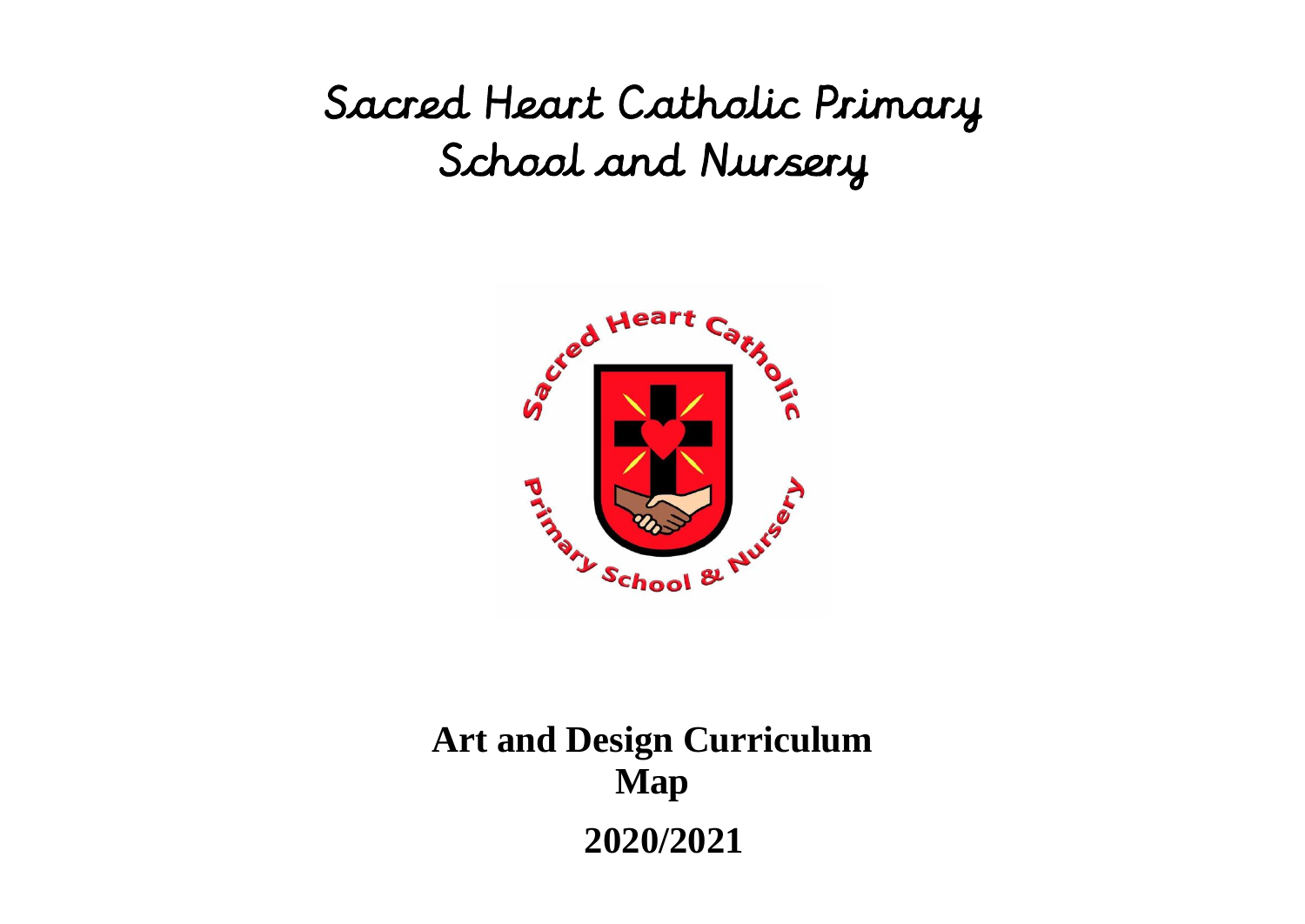|                  | <b>Autumn</b>                                                                                                                                                                                                                     | <b>Spring</b>                                                                                                                                                                                      | <b>Summer</b>                                                                                                                                                                                      |  |
|------------------|-----------------------------------------------------------------------------------------------------------------------------------------------------------------------------------------------------------------------------------|----------------------------------------------------------------------------------------------------------------------------------------------------------------------------------------------------|----------------------------------------------------------------------------------------------------------------------------------------------------------------------------------------------------|--|
| <b>Nursery</b>   | Build structures/models in<br>Natural materials - transient art<br>$\bullet$<br>$\bullet$<br>collaboration with peers<br>Give meaning to marks - draw<br>recognisable pictures<br>Adapt work<br>Paint mixing<br>Paper plate masks |                                                                                                                                                                                                    | Using colours for a purpose<br>Observational drawings<br>Talk about how things change<br><b>Repeating patterns</b>                                                                                 |  |
| <b>Reception</b> | Explores what happens when they<br>mix colours.<br><b>Experiments to create different</b><br>textures.<br>Selects appropriate resources and<br>adapts work where necessary.                                                       | They safely use and explore a variety<br>of materials,<br>They represent their own ideas,<br>thoughts and feelings through design<br>and technology, art, music, dance,<br>role- play and stories. | They safely use and explore a variety<br>of materials,<br>They represent their own ideas,<br>thoughts and feelings through design<br>and technology, art, music, dance,<br>role- play and stories. |  |
| Year 1           | <b>BUGS</b> and<br><b>BEETLES</b><br>Draw and make<br>bugs.<br><b>ARTIST: Joan</b><br>Danziger                                                                                                                                    | <b>WEATHER</b><br>Drawing, painting,<br>collage.<br>Collaborative piece<br><b>ARTIST: Andrew</b><br>Goldsworthy                                                                                    | <b>FIREWORKS</b><br><b>Link to Great</b><br><b>Fire of London</b><br>Using colour and<br>multi media<br><b>ARTIST:</b><br>e.g. Lieve<br>Verschuier                                                 |  |
| Year 2           | <b>Painting and</b><br>colour<br><b>Artist: KLEE</b>                                                                                                                                                                              | Willow patterns<br>and blossoms<br>Drawing and<br>painting using Sch<br>unit 2<br><b>Artist: Willow</b><br>Pattern examples<br>and Chinese artists.                                                | 3D<br>Artist: Barbara<br>Hepworh and<br><b>Henry Moore</b><br>Include<br>lambananas                                                                                                                |  |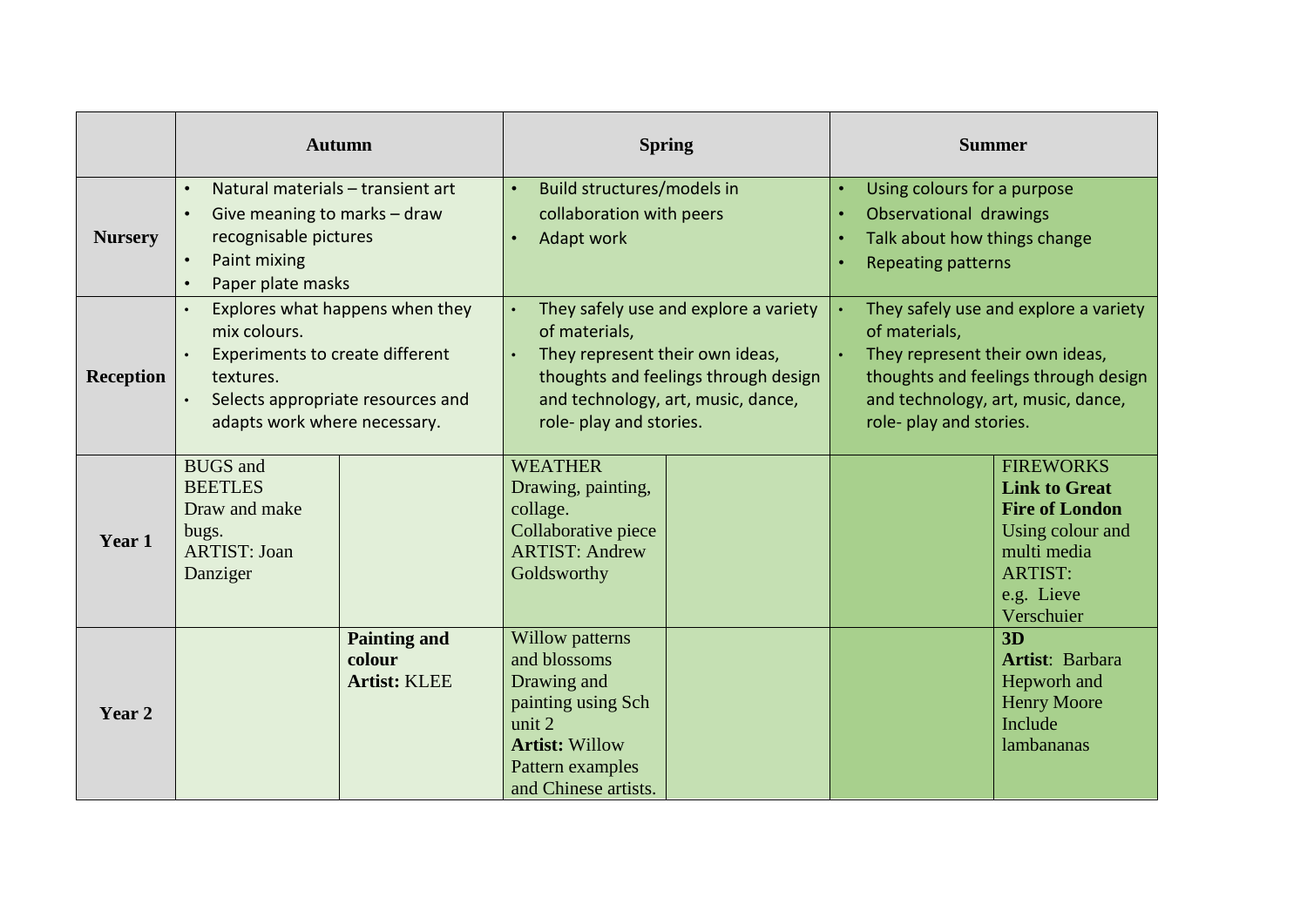|        | <b>DRAWING:</b>      |                       |                        | <b>DRAWING</b> and   |                         | observational        |
|--------|----------------------|-----------------------|------------------------|----------------------|-------------------------|----------------------|
|        | <b>FOSSILS -</b>     |                       |                        | 3D                   |                         | e.g.plants/trees/    |
|        | amonites             |                       |                        | Buildings as class   |                         | flowers.             |
|        | Observational $-$    |                       |                        | piece from Spain     |                         | <b>PRINTING</b>      |
|        | $ammonites - form,$  |                       |                        | Scale, proportion    |                         | using light and      |
|        | shape, tone $-$      |                       |                        | and relief OR clay   |                         | shade in art,        |
|        | pattern and texture  |                       |                        | <b>Artist: GAUDI</b> |                         | matching colours     |
| Year 3 | including shading    |                       |                        |                      |                         | to leaves $etc-$     |
|        | and hatching.        |                       |                        |                      |                         | adding white.        |
|        | Different grades of  |                       |                        |                      |                         | Printing with        |
|        | pencil.              |                       |                        |                      |                         | leaves/bark etc-     |
|        | Artist: Adonna       |                       |                        |                      |                         | texture in print     |
|        | Khare                |                       |                        |                      |                         | <b>ARTIST:</b>       |
|        |                      |                       |                        |                      |                         | <b>MORRIS</b>        |
|        |                      | <b>PAINTING:</b>      |                        | Study                | <b>TEXTILES</b>         |                      |
|        |                      | theme                 |                        | MONDRIAN – use       | Design and make a       |                      |
|        |                      | water/reflections     |                        | to create images of  | patch pocket for        |                      |
| Year 4 |                      | Drawing and           |                        | Hong Kong            | Bill.                   |                      |
|        |                      | painting/colour       |                        | skyline.             | Link to English         |                      |
|        |                      | mixing                |                        |                      | <b>Artists: Designs</b> |                      |
|        |                      | <b>Artists: MONET</b> |                        | Artist: Mondrian     | including patch         |                      |
|        |                      |                       |                        |                      | pockets.                |                      |
|        | <b>DRAWING &amp;</b> |                       | <b>DRAWING:</b>        |                      |                         | <b>Drawing and</b>   |
| Year 5 | <b>CRAFTS:</b>       |                       | Draw split image       |                      |                         | <b>PAINTING</b> in   |
|        | Anglo Saxon          |                       | of Greek               |                      |                         | detail. Rainforest   |
|        | jewellery/design,    |                       | artefacts/vases/       |                      |                         | art                  |
|        | draw in detail and   |                       | buildings to focus     |                      |                         | <b>ARTIST: Henri</b> |
|        | make using wire      |                       | on precision and       |                      |                         | <b>Rousseau</b>      |
|        |                      |                       | proportion. Also       |                      |                         |                      |
|        | <b>ARTIST'S</b>      |                       | <b>Liverpool Greek</b> |                      |                         |                      |
|        | <b>STUDY: Nadine</b> |                       | style buildings        |                      |                         |                      |
|        | Fidelman             |                       |                        |                      |                         |                      |